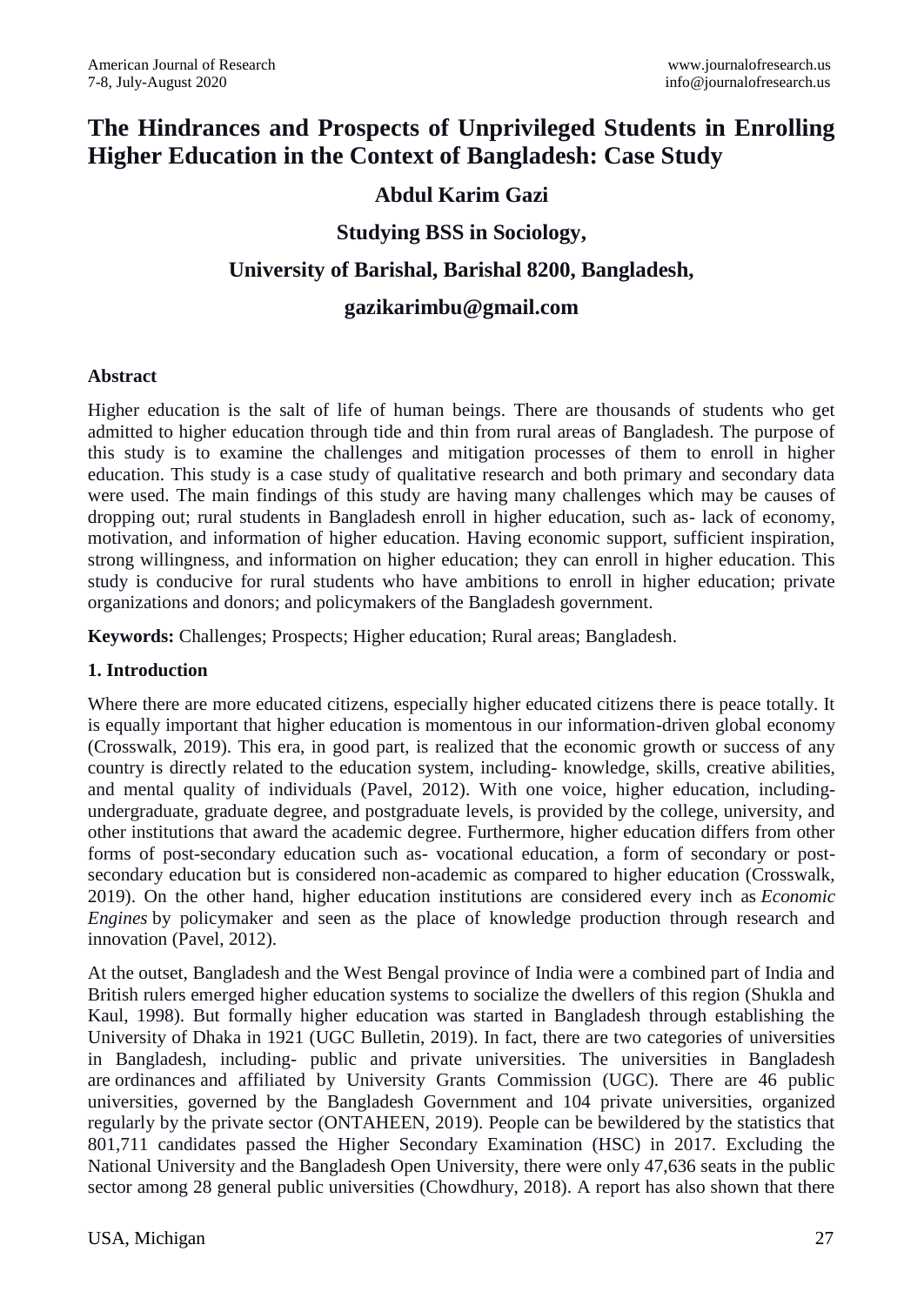were 60,000 seats in 37 public universities of Bangladesh in 2017 (Public Universities, 2017). It is a matter of great regret that students in rural areas have more than a few challenges and threats to enroll in higher education and some very serious concerns get drowned out by short-sightedness in the policy. It would be better when students come from all regions of Bangladesh in higher education. More importantly, everyone has an equal chance to enroll in higher education, still, the authority has to provide effective opportunities on behalf of the prospective students of rural areas in Bangladesh.

### **2. Literature Review**

In this section of this paper, the author has presented a lot of data which are the Western, African, Asian context, etc. Actually, there are a few pieces of researches have been conducted which are relevant to this study worldwide. It is obvious that someone focused on the mitigation process on the dropout and someone emphasized on enrollment of higher education. Above all, the author has presented some findings and recommendations of else researches that are relevant to this study from different sources.

A study by Crosswalk estimates that achieving a college degree is a significant step in life and is now considered as an important part of the human dream. It creates opportunities because a college degree holder can prepare his or her intellect and the social ability for his or her adult life and career (Crosswalk, 2019). But the reality of the matter is unequal opportunities for higher education impact all over the world because of political instability. This study showed the situation of higher education in various countries in the world. The author of this study has presented some of them, such as-

| Countries          | Level of education |
|--------------------|--------------------|
| Afghanistan        | Developing         |
| Bangladesh         | Developing         |
| $\overline{China}$ | Developing         |
| Ghana              | Established        |
| India              | Established        |
| Indonesia          | Developing         |
| England            | Advanced           |
| Ireland            | Advanced           |
| Malaysia           | Established        |
| Myanmar            | Emerging           |
| Pakistan           | Developing         |
| Sri Lanka          | Developing         |
| Thailand           | Developing         |
| The USA            | Established        |
| Zimbabwe           | Emerging           |

Table: the status of education among countries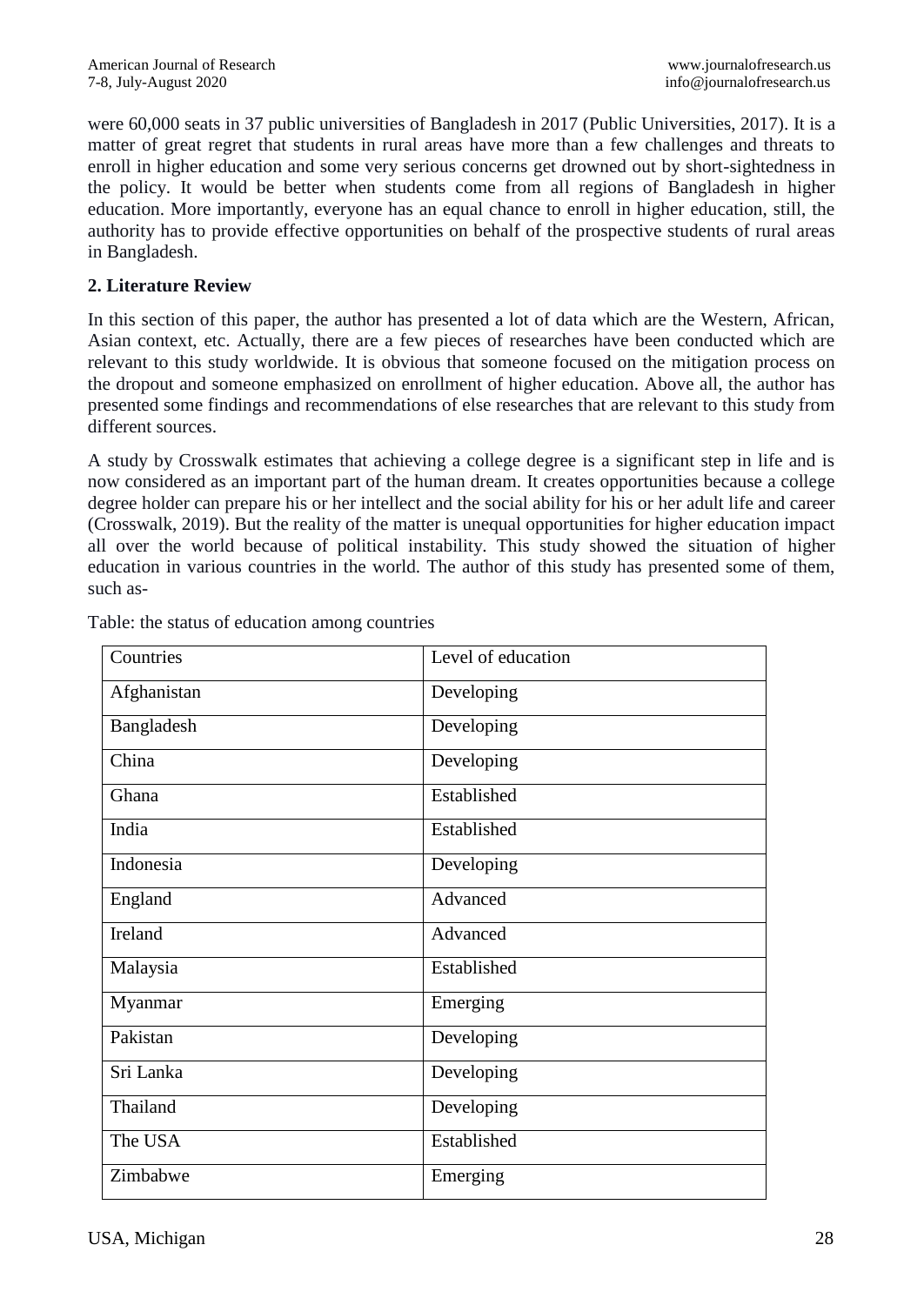#### Source: Salmi, 2018

While studying at the higher level has become an indispensable part of the development and happiness of individuals, several studies carried out by different researchers and organizations have unearthed some causes of dropping which are the main challenges to enroll in higher education. There are monetary and non-monetary problems to enroll in higher education. Among nonmonetary issues- inadequate academic preparation and schooling; low educational expectations and aspirations; absence of awareness; scarcity of support for tertiary planning; and competing family or cultural interests impede to reach higher education miserably. On the other hand, the monetary issue includes tuition fees, because it is the main prevention to reach higher education ostensibly (Salmi, 2018).

A report of the USA shows that formerly alcohol, sex, and parties prevented students to be attentive in study largely but the smartphone prevents mainly them to read textbooks and attend in class now ("What's the Biggest," 2018). Another study was conducted in the UK and showed several causes of dropping out, such as- teaching deemed unsatisfactory, high staff demoralization, inefficient use of resources, evidence a loss of confidence in senior staff, poor provision of moral, social, spiritual and cultural guidance, and high levels of pupil disruption (Coffey, 2001).

A study had been conducted in the Philippines and showed that hostility in family, adversities at home, peer influence, learning difficulty, low self-esteem and poor disposition, and negative school interaction are causes of dropping out (Torres and Saromines, 2016).

Apparently, schools have to raise guidance and counseling, abolish forced repletion for weak students, solicit funds from donors, and well-wishers for assisting the learners from poor families which abate dropout rate and help to enroll in higher education. But admittedly, students drop out voluntarily because they less prioritize their education or lack dedication to their studies, though their families are capable to fund their education (Mudemb, 2013).

Shikdar et al. (2013) conducted a study in the Khulna division of Bangladesh and identified several causes of dropout. It has been reported that 5.8% of students forsake school because school is situated far away from home, 44.2% of students for the paucity of money, 28.3% of students work at home or outside, 14.2% of students dislike school, 1.7% of students for unsafe road condition, and 5.8% of the student because of other causes (Shikdar et al., 2013). Incredibly, limited seats in public universities are discouraging rusticated students from joining the university. Because, HSC passed students create pressure to enroll in higher education, because of limited capacity. In 2008, 275,00 students passed the HSC examination and only 10,000 students could enroll in higher education (Islam, 2008).

Afterward, to be a success, students have to achieve knowledge (natural, physical, civic and intercultural knowledge), intellectual ability (creative thinking, problem-solving, independent learning) and technical skills (writing and oral communication, team, work, etc.) as well as having faith and trust in God, they have to change old bad habits and continue going to school and remind the future dream (AFT Higher Education, 2011).

Amusingly, there is a team in Kosovo, named Dropout Prevention and Response Team (DPRT) that works at school and community level in order to make communication with students, parents, and teachers for identifying dropout cases; developing of a work plan which involves the assigning of tasks, responsibilities, expectations, and timelines; gathering information from other stakeholders in the process about the cases; implementing of the work plan by establishing contact with students, family, teachers, student's council members, and peers; and making coordination of further actions with these stakeholders (Arifi et al., 2017).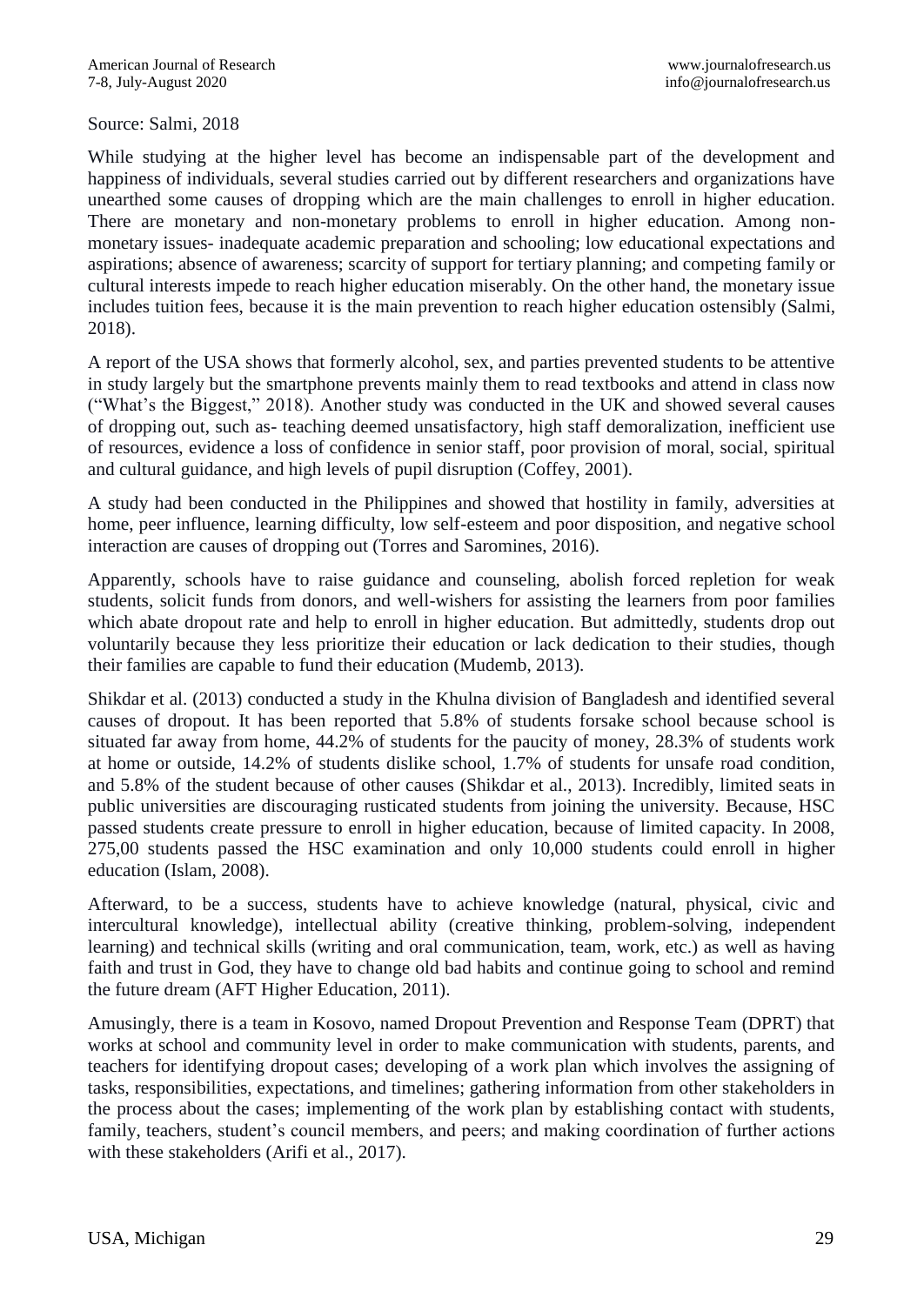CREATE (2011) reported a lot of issues to abolish drop out, among them- schools have to identify those students who can forgo school; policymaker and administrations have to identify the indicators of silent exclusion of students, students are at risk of dropout need to be given extra support both in school and outside to encourage them to continue; teachers should be obligated to visit those student's house who are at risk, and parents should not only provide materials but also help them when school work.

#### **2.1 Problem statement**

There are many types of researches on mitigating dropout and enrolling in higher education all over the world. But a few scholars, researchers, or research organizations did identify how a forlorn and rusticated student of Bangladesh can enroll at university through his or her unyielding effort by mitigating all challenges in his life. Under the circumstances, the main purpose of this study is to identify several ways of enrolling in higher education from poor families of Bangladesh. Other subordinate objectives are to show challenges of wretched students, to analyze how they have mitigated those challenges, and how other students from poor families can enroll at university in the context of Bangladesh.

#### **2.2 The rationale of the study**

This section of this paper shows the rationality of preparing this case study paper. A dropout child engages in low-paid work later and will make their children drop to school. This process is perpetuating the vicious cycle of poverty (Theuws et al., 2017). On the other hand, a high rate of children dropping out of school threatens future economic growth and the advancement of democratic structures (Arifi et al., 2017). Two-thirds of higher education students come from the richest quintile, and state-sponsored loans and need-based scholarships are almost nonexistent, causing to lose out on considerable talent from its low-income population (ADB, 2015). The strong education system must be needed in emerging democratic states and free-market economies and helpful for the citizen to enter political and economic processes (Arifi et al., 2017).

There are monumental benefits of higher education, among them- Firstly, Graduates get a lot of job offers and they can choose the best job among offers. Even, they earn more than non-graduates. A study of the USA (2004) shows that Graduates earn \$ 54,704, higher school diplomas earn \$30,056, and higher school dropout earns \$22,100 per year. Secondly, they have longer life spans, better access to health care, better dietary and health practices, greater economic stability and security, more prestigious employment and greater job satisfaction, less dependency or government assistance, greater knowledge of government, greater community service and leadership, more volunteer work, more self-confidence, and less criminal activity. Thirdly, they are more concern people, because they have greater use of seatbelts, greater use of internet access, greater participation in leisure and artistic activity, more book purchases, higher voting rates (Crosswalk, 2019).

A study carried out by Brush et al., (2012) unearthed that school Dropout Prevention Pilot (SDPP) is a program which is visual in Asia and the Middle East region, such- Cambodia, India, Tajikistan, and Timor Leste. This program works to curtail school dropout and has five interventions. Such asaddressing student performance issues by enhancing the curriculum to better meet student needs, providing academic tutoring outside of class, or incorporating special issues; alleviating the burden of school costs, opportunity cost of students continuing in school rather than helping at home or earning money from work; ensuring health through providing vaccinations or simply feed children; enhancing attitudes, values, personal situations by using such- intensive case management, counseling, peer discussion groups, family outreach, internship programs, mentoring by school staff; and changing policies that seem to interfere with students attending, progressing, or completing school, etc. (Brush et al., 2012).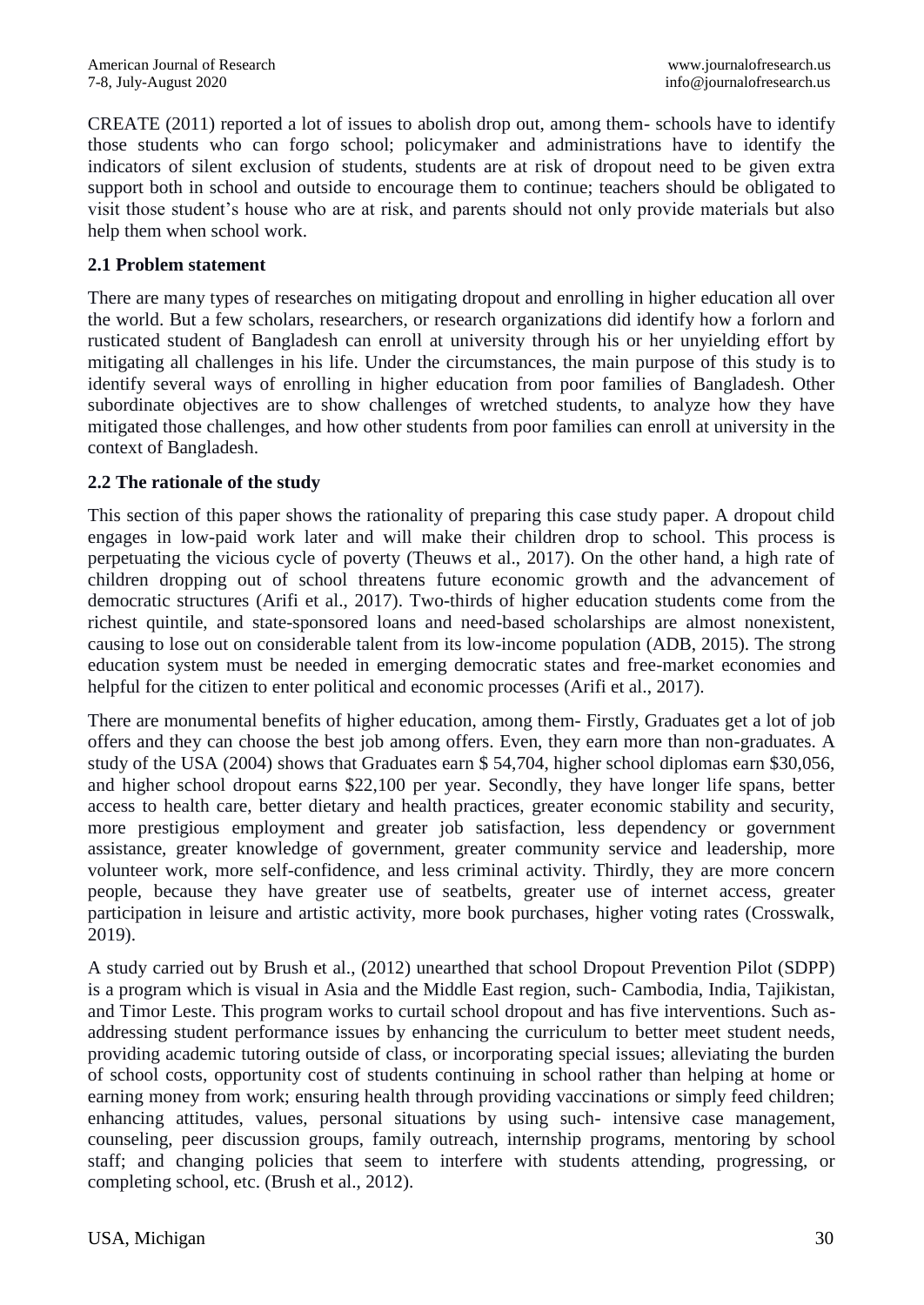The reason why students enrolling in higher education from all settings must be needed is that there are needs different people from sundry settings to develop every sector of Bangladesh and obstruct from becoming too severe. They have sufficient brain and quality to get admitted at public university but they are left behind from getting a chance because of several reasons which have been discussed clearly in the findings section.

There are many limitations to the study. The main limitation of this study is non-probability sampling has been used and findings shouldn't be generalized on the whole student who comes from rural areas and get admitted to higher education. Other limitations are- only seven students are respondents; and students feel nervous, hesitation, and fear to be the interviewee. Although this paper has some limitations, this paper has made a clear pattern of mitigating challenges and enrolling in higher education.

#### **3. Methods and Materials**

By focusing on previous and recent data about the mitigation process of school dropout, overcoming challenges, and enrolling in higher education; the author started this case study in Bangladesh's perspective although the author used data from different countries. This study is qualitative research in nature, finding out descriptive findings according to title and objectives, which has been completed based on the case study method of research. A case study provides a significant insight into the experiences of the selective groups. The author selected seven respondents who have overcome all challenges and reached a public university of Bangladesh.

To collect primary data, a semi-structured questionnaire was used to conduct the interview and collect data from those students who faced a lot of challenges in their study lives and finally they enrolled in higher education. There are several types of questions, such as- questions on demographic data (name, age, location, family members, the discipline of study, and overall life history in enrolling in higher education); the challenges of family, social phenomena, information and technology, school environment, economy; and overall suggestions of them in enrolling in higher education. All data are analyzed thematically and used independently. On the other hand, secondary data have been collected through books, articles, the report of several organizations and newspapers, internet websites, etc. that are only relevant to this study.

This study has used both the sociological approach of education, such as- firstly, classical sociology which focuses on the relationship between education and other social institutions have needed to be revised in the light of reform. Secondly, contemporary sociology which focuses on the broader disciplinary context and social movements (Coffey, 2001).

# **4. Results and Discussion**

#### **4.1 Cases of the study**

Raysul Islam, 22-years-old indomitable young, was born in Bhola district which is a Southern part and island district of Bangladesh. There were eight members of his extreme penurious family and father and elder brother were only earners of his family. As he lived in an agriculture-based family, the income of his father and elder brother couldn't meet family expenses, even his father couldn't pay tuition fees and interdicted him to go to school. He was not able to earn money even there was a lack of income sources because water covered around that area. Not being disappointed, to pay tuition fees, he sold domestic produced vegetables in the local market, helped by his mother. Everyone discouraged him but the elder brother and mother supported him to continue his study. After passing the SSC exam, he started to earn money as a house tutor and paid all fees by that income. After passing the HSC exam, he got admitted to a public university and now he is studying BSc in Physics at the University of Barishal, Bangladesh. Thus, he overcame all challenges and has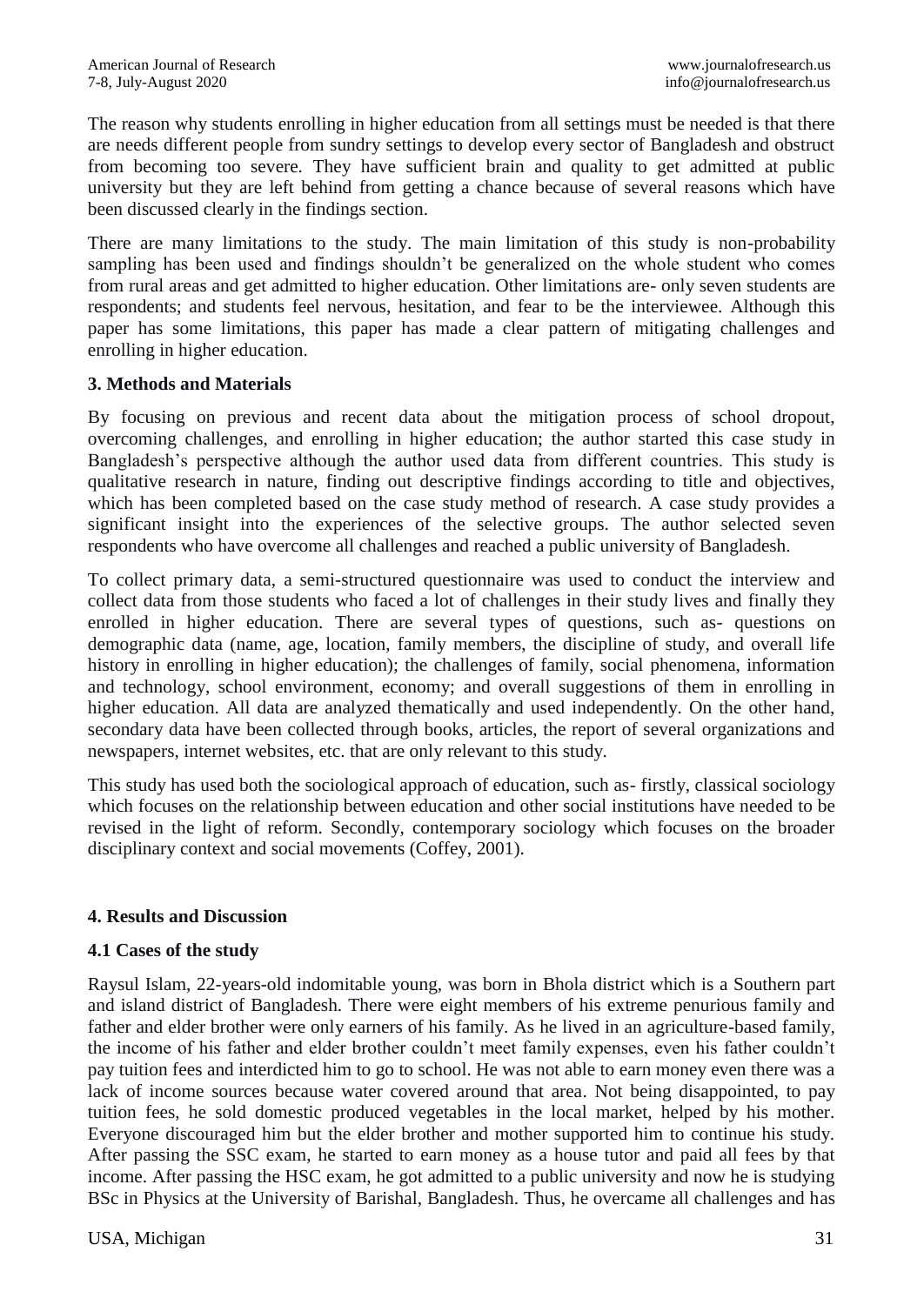reached university. Following this, he has shown the courage in moving forward on the path of educational self-reliance.

Kamrul Islam, 23-years-old unsullied young, was born in the Rajbari District of Bangladesh. When he was in class one, his father died of cancer and started to live with his mother and four siblings. His mother was an only earner of his family and his elder brother didn't patient that even gave up study and engaged in paid work at will. From class three to five, he studied by governmental scholarship. From class six to the SSC exam, he worked in the field and earned money to support the family and pay tuition fees. Suddenly his brother had become very ill and unable to earn money and his family became unstable. His maternal uncle supported them as mentally not economically. Having a lack of correct information, he got admitted to a big and costly college for studying higher secondary. He couldn't support his family after paying tuition fees. As a house tutor, he earned money and paid all expenses for his study and he got a chance finally for a bachelor's degree at a public university. By mitigating those challenges, he achieved the cherished goal of his life. Now, he is studying BBA in Accounting and Information System at the University of Barishal. He has already acquired the necessary qualifications to be stepped up from a lower-class family to a public university.

Md. Hasnayen, 23-years-old untarnished young, was born in Chorfassion Upazila (a sub-district) of Bhola district of Bangladesh. There were seven members in his family and he only enrolled in higher education. It brought a great threat to his life that his family was unprivileged and his father was a day laborer. To support his family, he worked in the field. As a house tutor, he earned money and carried out his study. A relative supported him to continue the study. He firstly knew about higher education at an education-oriented seminar in his district town and dreamt to study at public university. He fervently hoped that he will be a student of at university. His family didn't know what higher education is but supported him to continue his studies though they can't support economically. The main problem is school was far away from his house and road was very dangerous. Most of the students in that area are dropped out because of the distance of the school. Finally, he has overcome all challenges and reached higher education. Now, he is studying BA in English at the University of Barishal. It is a matter of pride for him that such an impoverished student like he has got admitted to the university. Thus, the industrious effort of him has been proved.

Md. Nur Hossain, 23-years-old dormant young, was born in Sharsha Upazila (a sub-district) of Jashore in Bangladesh. A terrible image that he couldn't call "Father" to anyone because his father died before his birth. His family sent him to an orphanage. From class one to SSC exam, he stayed at that orphanage. It is heartening to know that after passing the SSC, he got a place at a relative's home. To continue his study, he had to do diversified tasks as a day laborer and house tutor, and he got admitted to a public university finally. While this sounds very encouraging, his life wasn't easy as others. His elder brother studied BA and MA in English at the University of Dhaka, he supported mentally not economically because he is also an orphan. It is commendable that Hossain is studying BSS in Sociology at the University of Barishal now. Coming out of challenges, he has gradually emerged as intellectual power. This means that rural and poor students, despite having multifarious disadvantages and funereal situation, can enroll in the university if they want to it.

Saikat Singha, 22-years-old savant young, was born in Dumuria Upazila (a sub-district) of Khulna District. There were four members of his indigent and simplistic family. a day-laborer father couldn't support him to continue his study. He started to earn as a day laborer in the field. Any rich relatives didn't support him and suggested give up study and start to work in the field. Even his maternal uncle forbidden him to study and advised to engage in his shop as an assistant. He didn't hear their suggestions and carried out his study and his mother supported him to go to reach in higher education. This indicates the good intention of him to enroll in higher education. Even, after getting a chance at a public university, his relatives didn't allow to study. Finally, he overcame all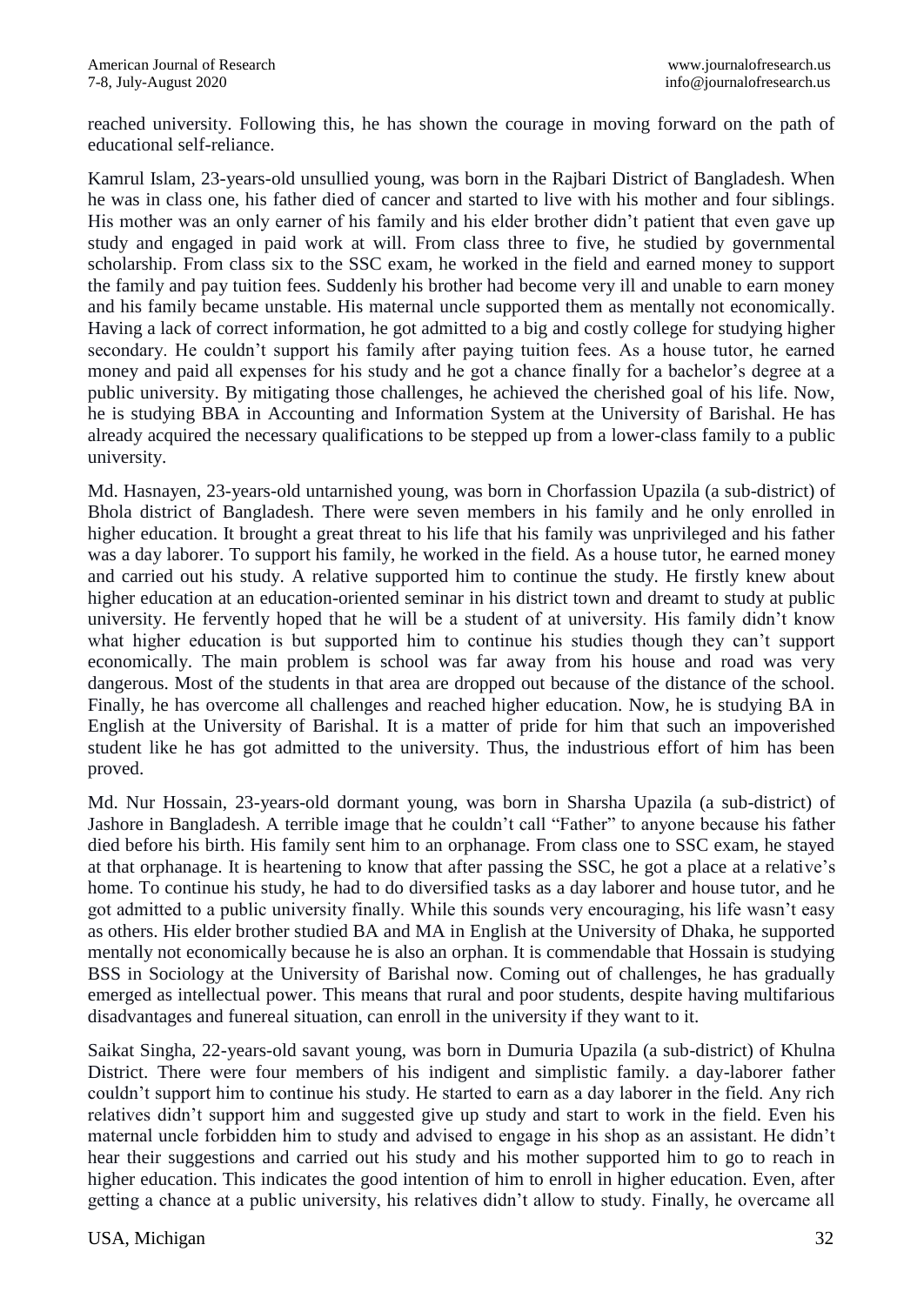challenges and is studying BSS in Sociology at the University of Barishal. In this view, he didn't compromise with dropping out and other obstructions.

Abu Musa Saleh, 23-years-old masochist young, was born in Shailkupa Upazila (sub-district) of Jhenidah district. There were four members of his family and his father is ill and unable to earn. They have a little cultivatable land and his mother cultivated that land but the income from the vegetable of land was meager to live. Saleh didn't tolerate a disconsolate situation of his family and started earning; he bought eggs from village to village and sold those eggs at the market as a pittance. The deteriorating condition of the economy posed the greatest problem for him. In this backdrop, when he felt that this income is scanty for his family, he started work in the field as a day laborer. It is a matter of concern that most of the relatives discouraged him to continue to study even an uncle forced him to give up study. House tutor is far away, he had no chance to pay school fees. He knew about the university through a student at the Islamic University and dreamt to study at university. All challenges prevented him but he didn't concentrate and overcame all preventions. Now he is studying BSS in Public Administration at the University of Barishal. But at last, with remaining assurance and mitigating all contraventions, he has become a university student. He surely realizes that achieving a peaceful life will not be possible unless we overcome all possible challenges.

Abdul Karim Gazi, 23-years-old untarnished young, was born in Bagerhat District of Bangladesh. There were seven members in his destitute and oversimplified family. The main challenge was that his father is a day laborer and has no land to cultivate. From class one to five, he studied by governmental scholarship. When he was in class six, he started to earn proactively as a small day laborer. As he was small, he got less money than a young laborer but he didn't stop working and hoped that an effective solution can be worked out. His mother supported all-time him to continue his studies. From class six to the SSC exam, he earned money and paid all the cost of his study this was mean pressure on him. His teachers assisted him and motivated him to reach higher education. During higher secondary, he started to cultivate shrimp in the pond and got benefits by which continued his study. Before, getting a chance at a public university, everyone knew him as a day laborer and became surprised when he got a chance. Now, he is a student at the University of Barishal. In the overall judgment, he was far away from being successful in enrolling in higher education. He is well aware that to implement all challenges, effective willingness is imperative.

#### **4.2 Conceptual Framework**

Skill and human capital are the backbones of economic prosperity and social well-being in the 21st century. Individual, society, and economy are driven by technological advances (Tremblay, 2012). As resulted by this study, impoverished and dormant students were facing several challenges until they get admitted. The respondents say what challenges are and how they mitigate and enroll in higher education which has been discussed in six sections. The respondents say some steps that can be taken to address the situation. This framework is made of accordance with respondents' answers.

Figure: The challenges of enrolling in higher education in Bangladesh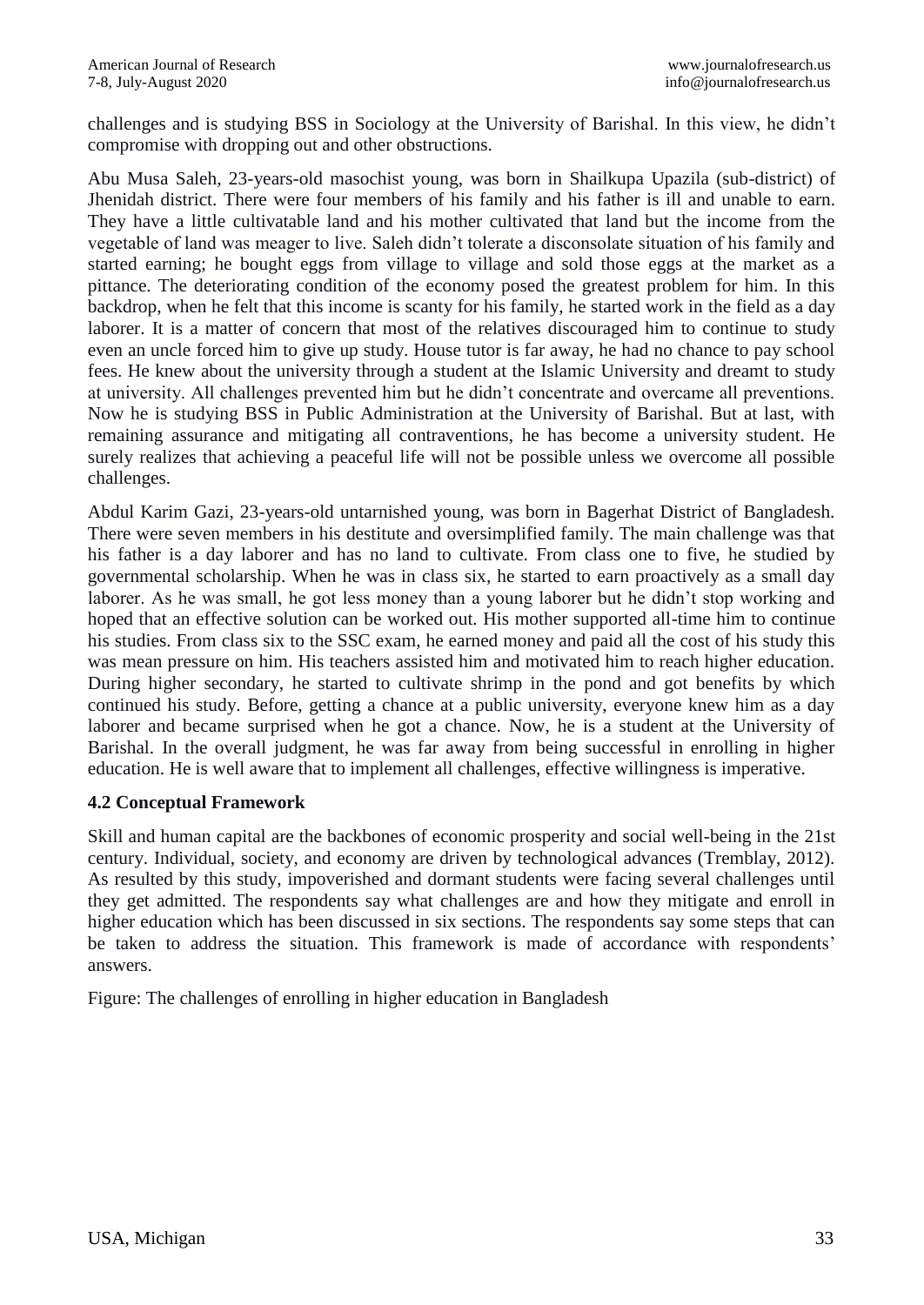



# **4.2.1 Individual Challenges**

The concept of self-regulated learning is becoming increasingly relevant in the study of learning and academic achievement (Cassidy, 2011). Obviously, the individual is driven by his or her willingness. Most of the students are responsible to drop out of school or enroll in higher education. It is obvious that the identity of citizens is not judged by the degree of the economy; civil life is defined and judged primarily by respect for achieving knowledge. The effective desire of students is the core of removing dropout, enrolling in higher education, and becoming a good citizen. Due to the paucity of their desire and megalomania to study in higher education, most of the students in rural areas are dropping out. Remaining of rural students in the state of bad writing skills, a little reading, and a bad GPA is indicative of their blatant disregard for enrolling in higher education. Feeling the fear and nervousness oftentimes to take part in seminars, competition in various sections and social programs are the magic elixirs of being aware of the world is no small part of individual challenges. Intending to enrich mental conditions, students have to engage in social organizations and social works.

With reminding the respect and accountability of any tasks, students keep away from teachers. But remaining good connections with good grace to teachers, family members, senior brothers, or sisters who are studying at the university level is needed to be a perfect student. Students tend to complain about feeling disappointed with enough study materials, house tutors, etc. They have to know that a house tutor cannot push to university. So, a mania for doing grandiose things is the best way of enrolling at the university level. In the admission test, there is a crying need for general knowledge. But most of the students in rural areas are far away from general knowledge. Everyone has to collect several books except textbooks which make fresh blood. Besides, peer group plays a vital role to be a perfect man or woman. So, they have to give up detrimental peer groups and avoid all bad blood. Finally, by thinking and acting with a constant concern to get admitted to the university, any rural student can set out really and resolutely on the road ahead. Decisive progress on this path can't be made without an increased awareness that higher education is the main goal of life.

#### **4.2.2 Economic challenges**

Actually, child labor remains endemic in third world countries. It is also the main interruption to attain the goal of ensuring secondary school education and quality learning for everyone all over the world. This hinders effective learning and denies children's opportunity to acquire knowledge and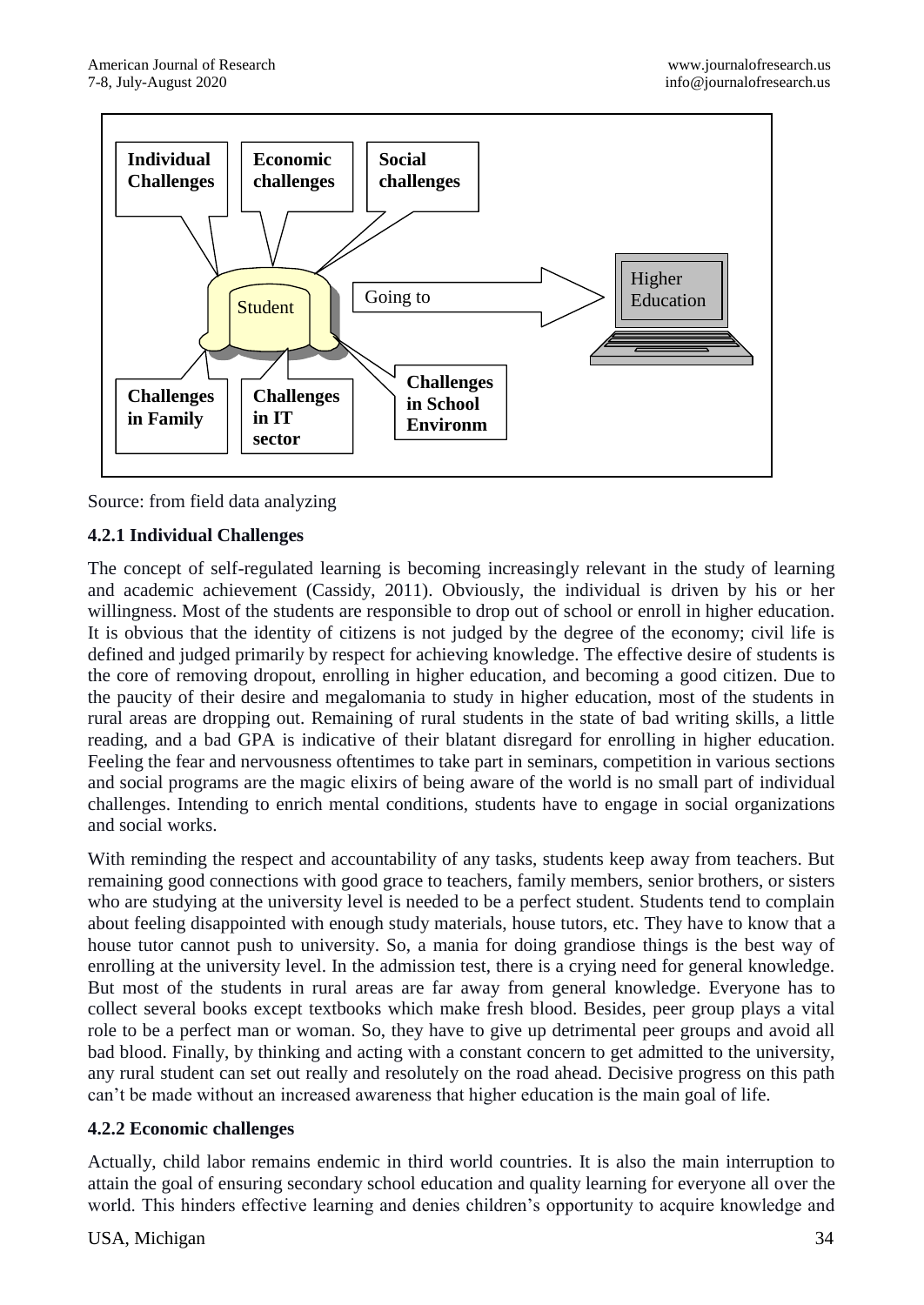skills. Thus, it makes poor people and prevents the growth and prosperity of the nation (Quattri and Watkins, 2016). There is a strong relationship between poor economic conditions and dropping out, even most of the dropped-out students come from extremely poor families (Shikdar et al., 2013). As the economic issue has an impact on the factors associated with the dropout aspect, economic fluctuation, and poor family conditions, parents prevent to go to school (Rasmy et al., 2017). A study also reported that when students engage 89 minutes in household work and 55 minutes in school per day, they start to leave school. So, higher income growth is needed to minimize the dropout rate (CREATE, 2011).

Lack of money from students and their families is the main barrier to enroll in higher education. After meeting family expenses, most of the poor families can't provide good clothes, pocket money, traveling cost, sufficient books, notebooks, pens, pencils, and other equipment because of a lack of money that can switch off the light of students' career. In this case, students have to use a bicycle to go to school or college that minimizes expenses and makes the body healthy because walking in the broken glass will give a good future. Students have to earn through house tutor, mini business, and wherever possible.

Basically, there is no way to earn money through a part-time job in rural areas of Bangladesh. On the other hand, peer groups, older brothers, friends earn money through working in the field, mills, factories, etc. that inspire students to engage in income sources. It shouldn't seem that less economy reduces their status in society because higher education will raise the status of them haven't been shaking like leaf. It is clear that there is no need for a small fortune, having eyes bigger than their stomach, no one can go to the goal. To all intents and purposes, they have to believe that every cloud has a silver lining.

#### **4.2.3 Social challenges**

Addressing social barriers to enroll in higher education is always straightforward. The connection between social factors and enrolling in higher education is not complex and commonly understood. This is the reason why many students in rural areas who have a genuine interest and chance of enrolling in higher education have dropped out of school. This is what happens in Bangladesh every year. In countries that are rife with high-level social problems, this is easy to happen. The same risks exist in Bangladesh. Dropping out can implicate even those who would prefer to enroll in higher education, especially in regions where it is endemic. Such situations are visual in rural areas of Bangladesh. Having a massive prospective some students have taken on hazardous journeys and get admitted. It can't be ruled out that the bribery system is going on more or less and lack of sufficient job sectors in Bangladesh. For this reason, family, neighbors, and relatives forbid to continue the study and suggest engaging in income.

So much so that most students make much in study, exam, and income, they can't take part in all cultural programs which make them calm and other people can call them to fool. Also, girls from impoverished families can't reach at the university level because of marriage and pregnancy. In contrast, an affair between boys-girls is not accepted in Bangladeshi culture and immature marriage won't be accepted by the law of Bangladesh. In this case, break up create a bad effect for both of them.

As it is, rural people have lack of social awareness and don't arrange any program for motivating poor student in Bangladesh, when a poor student gets a good result, some evil men can't accept the development of poor students. By showing the greedy of power, drug, and property, some stalkers call students to engage in criminality. When higher educated and affluent people make people aware and motivate poor students, they can be a success.

#### **4.2.4 Challenges in Family**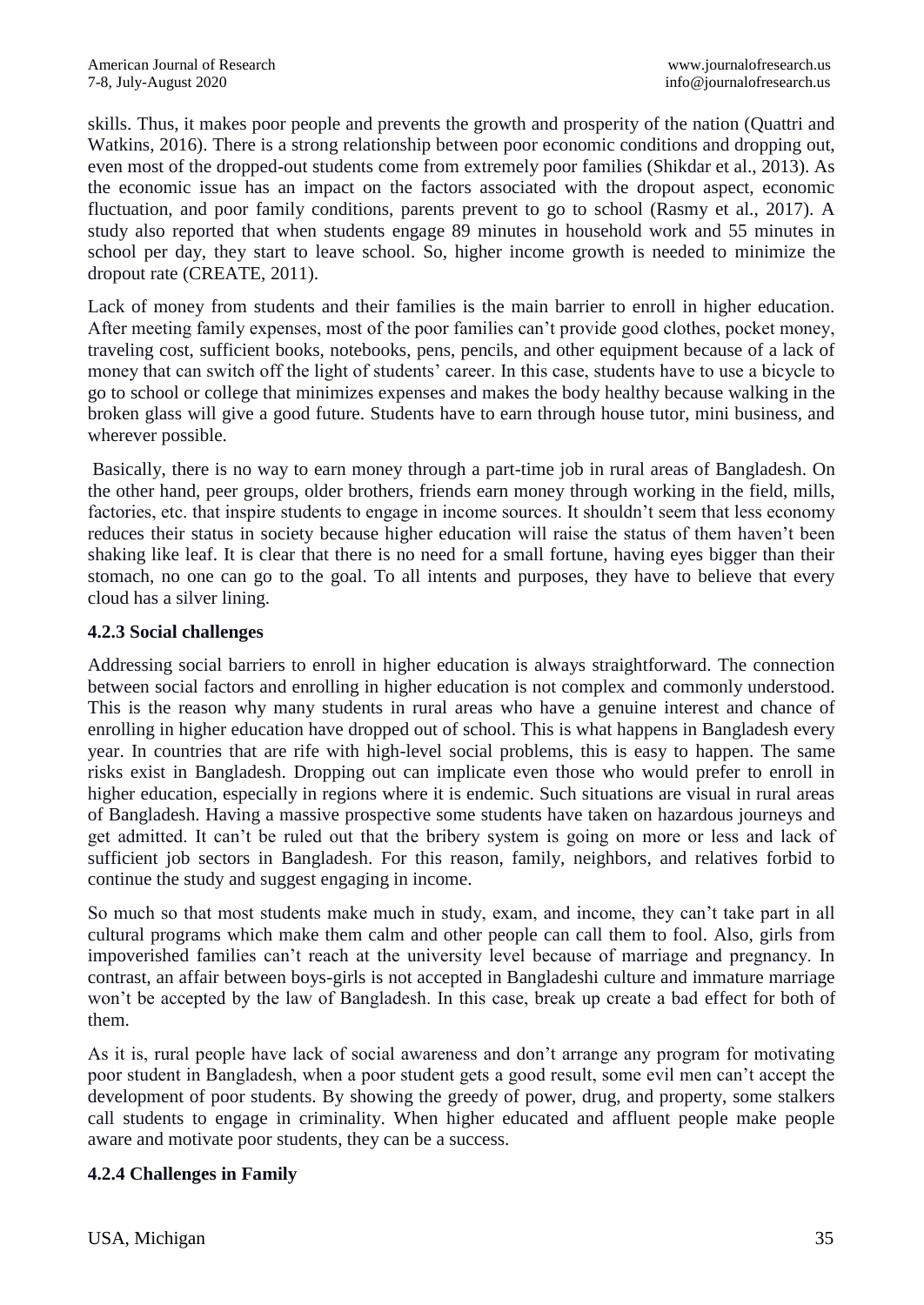The family has a key role in informing students' understanding and conceptualization of the higher education market and mother has the most contribution to enroll higher education of their children (Brooks, 2003; Coffey, 2001). Low wages, long working hours have role parents take a decision to take their children out of school, and children not only drop school to reduce tuition fees but also to support the family and engage paid work (Theuws et al., 2017). Whose parents contact to teachers, they comparatively less leave school (CREATE, 2011).

As children are reared by the family in Bangladesh, school-going children help their parents to rear their younger sibling that impact on their education. Every student has to work his or her emergency task level best at home. Except for emergency tasks, family members should not force to work and avoid those tasks that can be harmful at all for the student. Thus, family members have to sacrifice to the utmost for their children so that they can become educated and develop the economic condition of the family.

It must take into cognizance the fact that families in rural areas of Bangladesh don't provide nutrition and preferred food, and sufficient materials of education. By the by, family members have to convince their children in point of their economic condition and take help from donors, teachers, and rich people.

It must remember that family is the best place for mental refreshments and making socialized children. In contrast, quarrel, divorce, and separation of parents create pressure on the school-going student. Hence, parents should make a compromise between them, and family members have to stable family bonding so that school-going children can be free from mental pressure and make a connection among their children, educated persons, and teachers.

#### **4.2.5 Challenges in IT sector**

Information communication and technology (ICT) has become a common issue in all aspect of life. The world is moving rapidly into digital media and information. The role of ICT in education is becoming more and more important (Oliver, 2002). Milk and honey can't make anyone educated but the right information can help to be educated. But, most of the people in rural areas turn a blind eye to what's happening on the ground which hampers on school going students. It goes without saying that the newspaper is not available in rural areas even people like to watch movies, drama, plays, etc. impoverished students don't know about the world letter and spirit. As a matter of fact, there are a few education-oriented seminars and motivational program in the rural areas which remain them out of the information of higher education. As a student in the urban area lives in the modern area, they achieve a lot of general knowledge but the students in rural area don't achieve general knowledge.

First and foremost, the lack of information in regard to higher education is the main problem. Several students feel fear to fill up form because they have less knowledge in point of online. Over and above, they also feel fear of cost, distance, getting chance, and what not of higher education.

It may not have been seen huge computer users in rural areas, but the rate of computer users in the rural area is growing considerably. Even so, wi-fi connection has reached some rural areas and this is likely to increase becoming addicted to online use, they have to use the internet to the point.

# **4.2.6 Challenges in School Environment**

It is guaranteed that buildings structures, classrooms, laboratories, and other equipment are crucial elements of the learning environment in school and university. There is strong evidence that infrastructure facilities improve student outcomes and reduce the dropout rate among other benefits (Teixeira et al., 2017).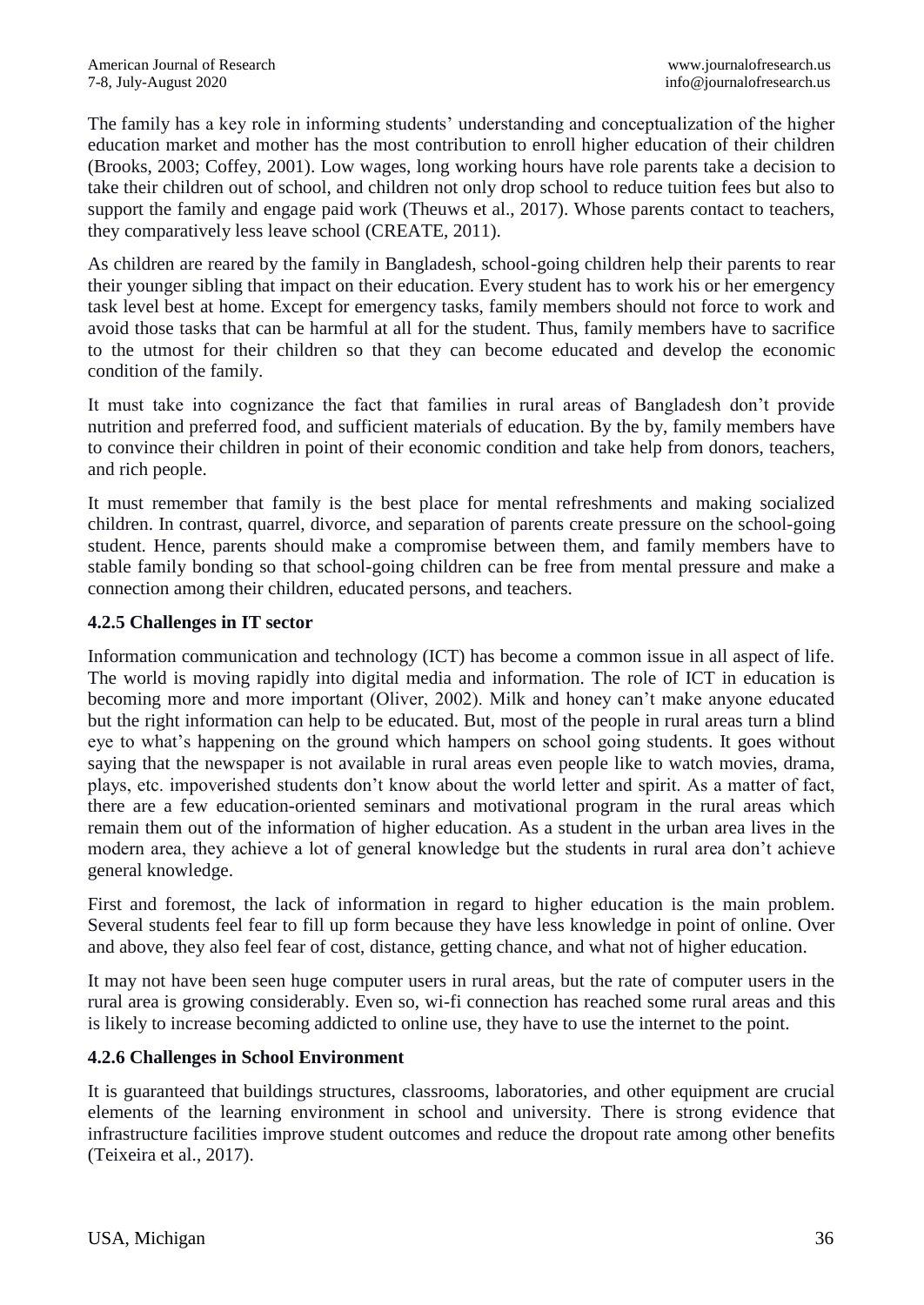This is a common matter that some of the students are absent because of distance and bad roads. As the case may be the distance from home to school is a problem in the rural area. At first blush, rural schools are deprived of worthwhile educational equipment, electricity, laboratory, computer, internet connection, collaboration with various social organizations, and less auditing by the authority. Less caring by the school in rural areas is visual, school authorities have to drive home brilliant student.

Lack of skilled and trained teachers, so to say, in rural education institutions is a big problem, some teachers are not aware of higher education. It can be a reason for this is most of the teachers have finished studying in rural collages. It may be seen that some of the teachers can be a turncoat; they have to give up this and love students with heart and soul.

Basically, the managing committee is weak with regard to higher education because they have been elected over and over again based on power and wealth as well as they have a scarcity of educational qualifications. Their awareness is a crying need. Finally, the school must be increased in number and the glitches in school management must be addressed in the right earnest.

#### **4.3 Findings Discussion**

It is not enough to simply come up with raising literacy rates, the Bangladesh government has to make opportunity for students coming in higher education from all regions of Bangladesh. Our considerable achievements in education in the past years mean little if we can't make equality for every student all over Bangladesh to get admitted to higher education. It is not uncommon to find a lot of students in remote areas who don't enroll in higher education because of lacking economy, motivation, and information which is unbearable for the Bangladeshi. Bangladesh's government has promised to ensure equal opportunity for every student; every citizen would like to hold the authorities to that pledge. To sustain the development of Bangladesh for present and future generations, enrolling students from all walks of life will be prosperity. Access to higher education is a basic right for every citizen. But for a poor student in remote areas, it is not a simple matter. While the Bangladesh government is raising subsidized rates in education, there are not enough to meet the growing demand of poor students in remote areas of Bangladesh. Not only there is lack of economic support but also lack of information, motivation, equipment in school, the distance of the school, insufficient number of school, lack of guidelines, high dropping out rate, high child labor rate, parents' less awareness, weak managing committee, the hostility of neighbor, etc. prevent them to enroll in higher education. In such a situation it is clear that there are because of the causes of not enroll in higher education of poor students.

What is notable is that thousands of poor students can't enroll in higher education nationwide. This situation is especially grave when a student has no supporter. While it is a deniable fact that the government provides some economic support to poor students, it is also true that this support is very small for them. By fulfilling the dream of establishing an advanced opportunity for rural students, Bangladesh will achieve long cherished self-sufficient. Dropping out can implicate even those who would prefer to enroll in higher education, especially in rural areas of Bangladesh when it is endemic. But the mane fact that dropping out in rural areas can proliferate easily, especially in a context where poverty is already an embedded part of everyday life. In view of this situation, these factors discourage them from enrolling in higher education. The government should take initiatives to increase their enrolling and strengthen those initiatives so that they don't face any challenges and can enroll without having to worry about the study system and cost of higher education.

# **5. Conclusion**

At the eleventh hour, it can be said that Bangladesh is a developing country that deserves on and on a lot of educated and skillful citizens all along in order to make this country developed and beautiful. In all probability, as things stand today, to reach the level of a developed country and to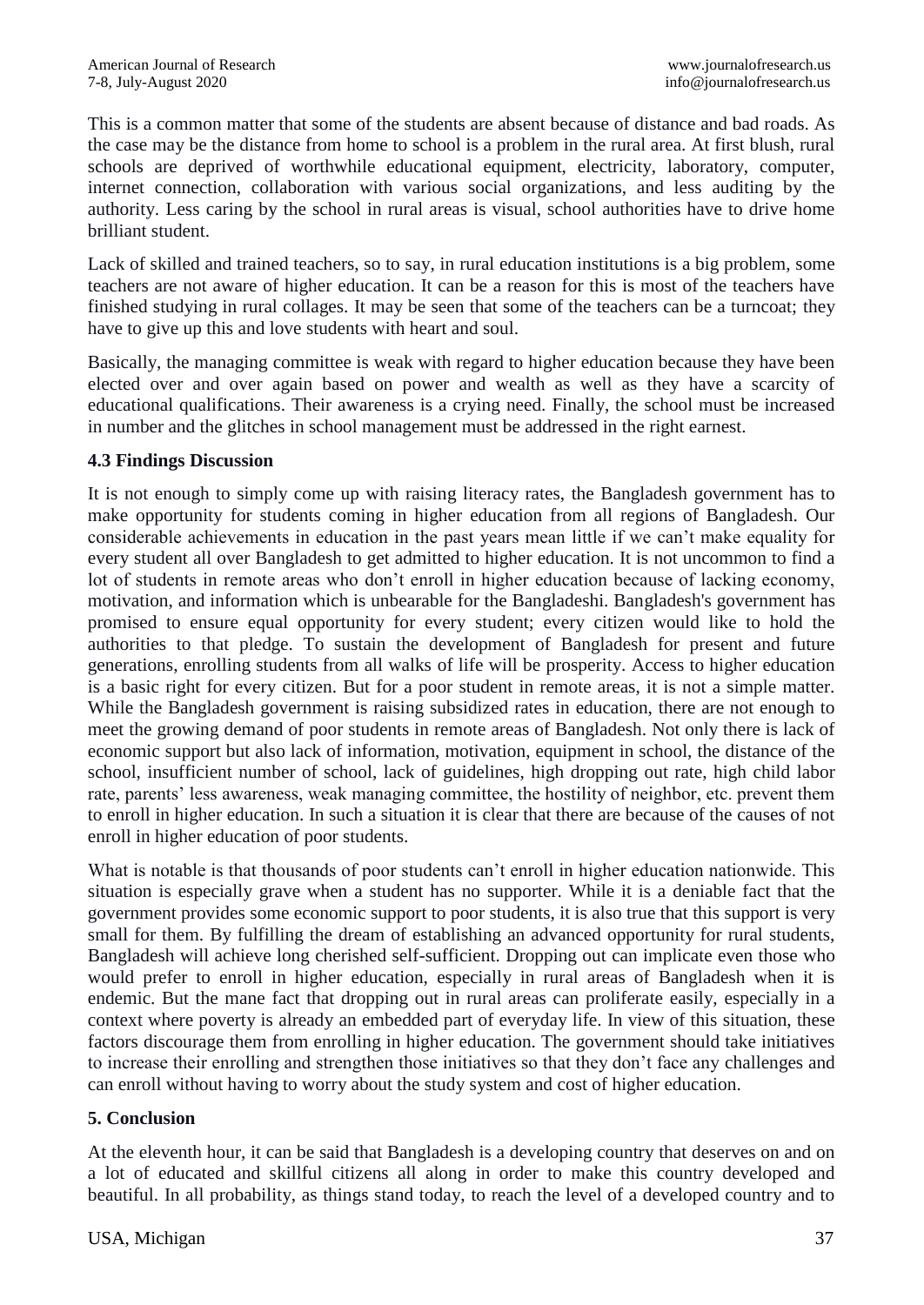make free the rural areas of the captivity of illiteracy, enrolling in higher education of students from all categories must be needed. Because of people from all walks of life chip in moving our country forward. The rate of enrolling in higher education will come from raising awareness among not only students but also parents, teachers, and relatives. Hence, it is high time the poor citizen of Bangladesh educated children in higher education and their guardians kept themselves out of challenges. The concerned authority should also make sure that the increasing participation of rural students in higher education is sustained. Apart from this will require a more diligent monitoring system.

In this case, the government of Bangladesh, other social organizations, and donor and nongovernmental organizations have to help those rural qualified students who have a chance to get admitted to the public university of Bangladesh. As a matter of fact that there are a lot of voluntary organizations in India to raise education in rural areas, such as- Kishore Bharati (KB), The Mazdoor Sangathan (Labour Organization), The Hoshargabad Science Teaching Programme (HSTP), Children's Activity Programme (CAD), and Fertility Awareness Education Programme (FAED) (Shukla and Kaul, 1998). With the increase of preventive activities of peace-loving and educationloving people in a body, the dropping rate may be stopped at the bottom. Researchers, teachers, students, researcher organizations have to conduct research on those categories of people, though several universities have also conduct research on them, such as- University of Barishal. It seems that when they get opportunities, they will come to the university by turns and make strong economic growth and the status of Bangladesh, and to reduce poverty.

#### **6. Acknowledgment**

I would like to thank my two honorable teachers, named Ashikuzzaman and Sadman Shakib Bin Rahaman who inspired me to conduct this study at close quarters. Then I would like to thank my friends, named Md Al Amin Shaikh, Md Abu Sayeed, and Raisul Islam who have assisted and inspired me.

#### **7. References**

American Federation of Teachers (AFT). (2011). Student Success in Higher Education. Retrieved from <https://www.aft.org/sites/default/files/studentsuccess0311.pdf>

Arifi, S., Kryeziu, V. and Nelson, K. (2007). How-to Guide- Student-Dropout-Prevention and Response. Catholic Relief Services (CRS). Retrieved from [https://www.crs.org/sites/default/files/tools-research/how-to-guide-student-](https://www.crs.org/sites/default/files/tools-research/how-to-guide-student-%09dropout-prevention-response.pdf) [dropout](https://www.crs.org/sites/default/files/tools-research/how-to-guide-student-%09dropout-prevention-response.pdf)[prevention-response.pdf](https://www.crs.org/sites/default/files/tools-research/how-to-guide-student-%09dropout-prevention-response.pdf)

Asian Development Bank (ADB). (2015). INNOVATIVE STRATEGIES IN HIGHER EDUCATION FOR ACCELERATED HUMAN RESOURCE DEVELOPMENT IN SOUTH ASIA BANGLADESH. Retrieved from [https://www.adb.org/publications/innovative-strategies-higher-education-bangladesh](https://www.adb.org/publications/innovative-strategies-higher-education-%09bangladesh)

Brooks, R. (2003). Young people's higher education choices: the role of family and friends. *British Journal of Sociology of Education,* 24(3), pp. 283- 297. <https://doi.org/10.1080/01425690301896>

Brush, L., Shin, J., Shrestha, R. and Tietjen, K. (2018). Review of the literature-school Dropout Prevention. United School Agency for International Development (USAID), Washington DC, USA. Retrieved from [http://schooldropoutprevention.com/wp-](http://schooldropoutprevention.com/wp-%09content/files/reports/Literature_Review_English_FINAL.pdf)

[content/files/reports/Literature\\_Review\\_English\\_FINAL.pdf](http://schooldropoutprevention.com/wp-%09content/files/reports/Literature_Review_English_FINAL.pdf)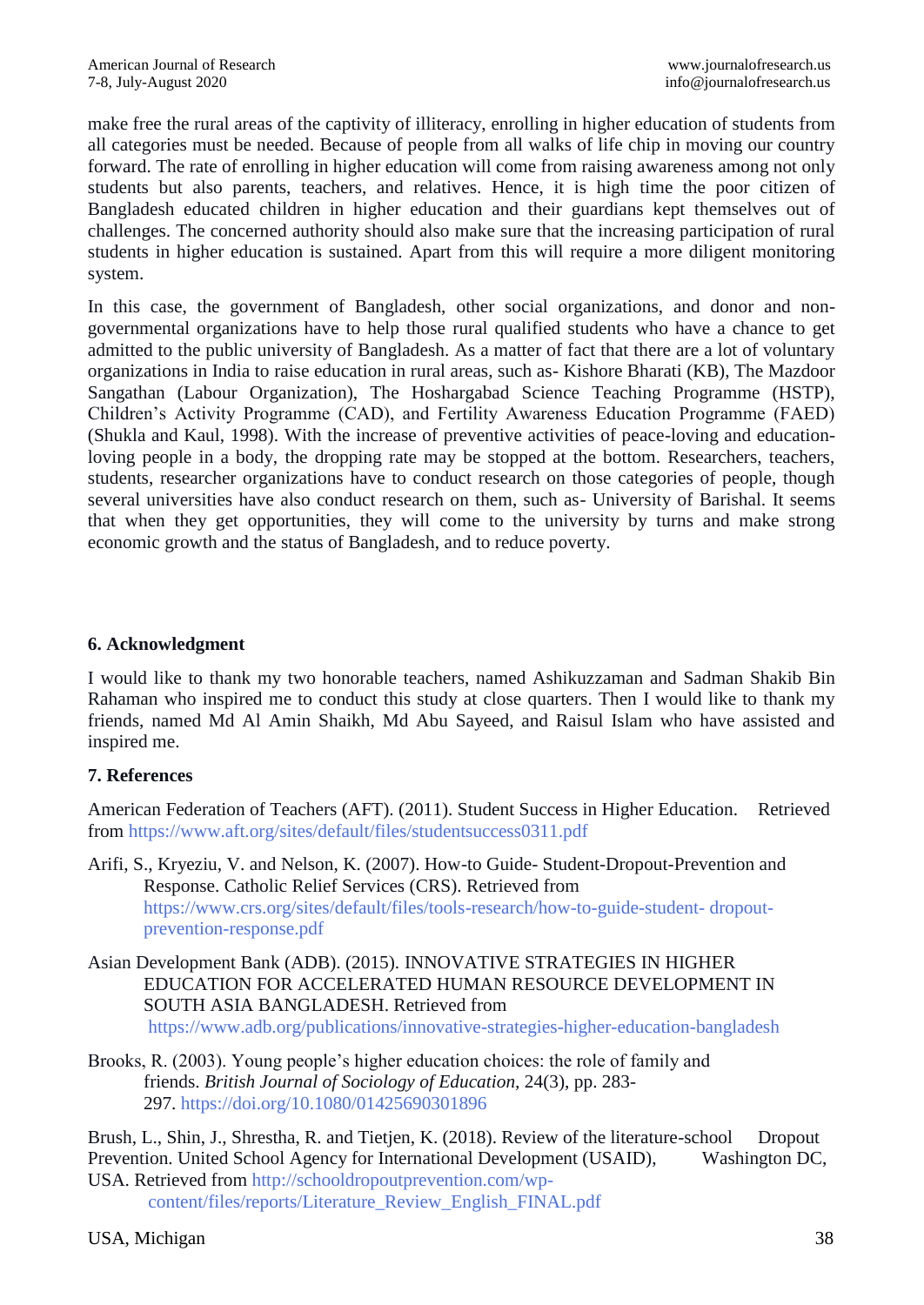Cassidy, S. (2011). Self-regulated learning in higher education: identifying key component processes. *Studies in Higher Education* 1-12. Doi 10/1080/03075079.2010.503269

Chowdhury, A. (2018). An Integrated Admission Test in Public Universities of Bangladesh. The Daily Star. Retrieved from [https://www.thedailystar.net/supplements/nation-](https://www.thedailystar.net/supplements/nation-builders-tomorrow/integrated-admission-test-public-universities-bangladesh) builders[tomorrow/integrated-admission-test-public-universities-bangladesh](https://www.thedailystar.net/supplements/nation-builders-tomorrow/integrated-admission-test-public-universities-bangladesh)

- Coffey, A. (2001). *EDUCATION AND SOCIAL CHANGE*. Open University Press. Buckingham and Philadelphia, USA
- Crosswalk. (2019). Why is Higher Education Important?. Retrieved from [https://www.crosswalk.com/family/homeschool/why-is-higher-education- important-](https://www.crosswalk.com/family/homeschool/why-is-higher-education-%09important-1367463.html)[1367463.html](https://www.crosswalk.com/family/homeschool/why-is-higher-education-%09important-1367463.html)

CREATE. (2011). PREVENTING DROPOUT IN BANGLADESH. Create Bangladesh Policy Brief 6. Retrieved from http://www.createrpc.org/pdf\_documents/Bangladesh\_Policy\_Brief\_6.pdf

Islam, F. (2008). Some issues of Higher Education in Bangladesh: Analysis of Demand, Problems and Trends. *Prime University Journal,* 2 (2). Retrieved from

[http://www.primeuniversity.edu.bd/070513/journals/v\\_2\\_n\\_2\\_J\\_D\\_2008/conte](http://www.primeuniversity.edu.bd/070513/journals/v_2_n_2_J_D_2008/conte%09nts_pd%09f/Some_Issues.pdf) [nts\\_pd](http://www.primeuniversity.edu.bd/070513/journals/v_2_n_2_J_D_2008/conte%09nts_pd%09f/Some_Issues.pdf) [f/Some\\_Issues.pdf](http://www.primeuniversity.edu.bd/070513/journals/v_2_n_2_J_D_2008/conte%09nts_pd%09f/Some_Issues.pdf)

Mudemb E. V. (2013). CAUSES OF DROPOUT AMONG BOYS AND GIRLS FROM SECONDARY SCHOOLS IN UGENYA DISTRICT, SIAYA COUNTY, KENYA. A research project submitted by in partial fulfillment of the requirement for the award of a

degree of Master of Education in comparative education, University of Nairobi, Kenya. Retrieved

- from [http://erepository.uonbi.ac.ke/bitstream/handle/11295/55775/Mudemb\\_Causes%20Of](http://erepository.uonbi.ac.ke/bitstream/handle/11295/55775/Mudemb_Causes%20Of%20Dropout%20Among%20Boys%20And%20Girls%20From%20Secondary%20Schools%20In%20Ugenya%20District%2C%20Siaya%20County%2C%20Kenya.pdf?sequence=3&isAllowed=y) [%20Dropout%20Among%20Boys%20And%20Girls%20From%20Secondary%20Sc](http://erepository.uonbi.ac.ke/bitstream/handle/11295/55775/Mudemb_Causes%20Of%20Dropout%20Among%20Boys%20And%20Girls%20From%20Secondary%20Schools%20In%20Ugenya%20District%2C%20Siaya%20County%2C%20Kenya.pdf?sequence=3&isAllowed=y) [hools%20In%20Ugenya%20District%2C%20Siaya%20County%2C%20Kenya.pdf?s](http://erepository.uonbi.ac.ke/bitstream/handle/11295/55775/Mudemb_Causes%20Of%20Dropout%20Among%20Boys%20And%20Girls%20From%20Secondary%20Schools%20In%20Ugenya%20District%2C%20Siaya%20County%2C%20Kenya.pdf?sequence=3&isAllowed=y) [equence=3&isAllowed=y](http://erepository.uonbi.ac.ke/bitstream/handle/11295/55775/Mudemb_Causes%20Of%20Dropout%20Among%20Boys%20And%20Girls%20From%20Secondary%20Schools%20In%20Ugenya%20District%2C%20Siaya%20County%2C%20Kenya.pdf?sequence=3&isAllowed=y)
- Oliver, R. (2002). The role of ICT in higher education for the 21st century: ICT as a change agent for education. Retrieved from http://bhsict.pbworks.com/f/role%20of%20ict.pdf

ONTAHEEN. (2019). Universities in Bangladesh: All public and Private University List. Retrieved from <https://www.ontaheen.com/universities-in-bangladesh/>

Pavel, A.P. (2012). The importance of Quality in Higher Education in an Increasingly Knowledge-Driven Society. *International Journal of Academic Research in Accounting, Finance and Management Sciences,* 2(1), pp. 120-127. Retrieved from <http://hrmars.com/admin/pics/1018.pdf>

Public Universities: Admission still an Uphill struggle – *Govt yet to introduce uniform tests despite its decision to ease the process 7 years ago.* (2017). The Daily Star. Retrieved from [https://www.thedailystar.net/backpage/public-universities-](https://www.thedailystar.net/backpage/public-universities-%09admission-still-uphill-battle-1438285) admission- [still-uphill-battle-](https://www.thedailystar.net/backpage/public-universities-%09admission-still-uphill-battle-1438285)[1438285](https://www.thedailystar.net/backpage/public-universities-%09admission-still-uphill-battle-1438285)

Quattri, M. and Watkins, K. (2016). Child Labour and Education- A survey of slum settlements in Dhaka. [https://www.odi.org/sites/odi.org.uk/files/resource](https://www.odi.org/sites/odi.org.uk/files/resource-%09documents/11145.pdf)[documents/11145.pdf](https://www.odi.org/sites/odi.org.uk/files/resource-%09documents/11145.pdf)

Rasmy, M. I., Selvadurai, S. and Sulehan, J. (2017). Social Environmental Determinants of Student Dropout in the Plantation Settlement. *Malaysian Journal of Society and*